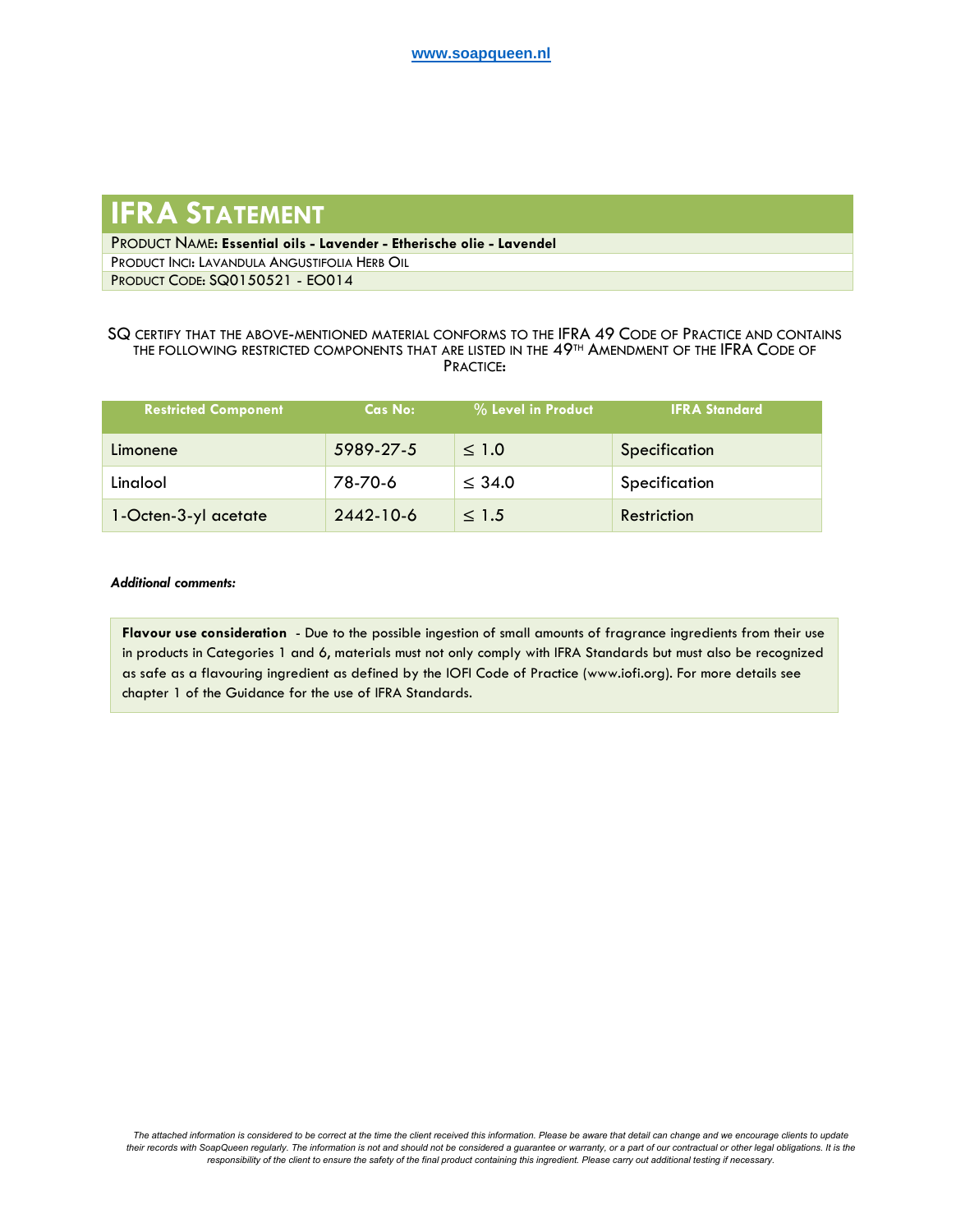| <b>IFRA Category</b>     | % Maximum Use Level |
|--------------------------|---------------------|
| <b>IFRA Category 1</b>   | 18.00               |
| <b>IFRA Category 2</b>   | 5.33                |
| <b>IFRA Category 3</b>   | Not restricted      |
| <b>IFRA Category 4</b>   | Not restricted      |
| <b>IFRA Category 5A</b>  | 25.33               |
| <b>IFRA Category 5B</b>  | 25.33               |
| <b>IFRA Category 5C</b>  | 25.33               |
| <b>IFRA Category 5D</b>  | 25.33               |
| <b>IFRA Category 6</b>   | 58.67               |
| <b>IFRA Category 7A</b>  | Not restricted      |
| <b>IFRA Category 7B</b>  | Not restricted      |
| <b>IFRA Category 8</b>   | 10.67               |
| <b>IFRA Category 9</b>   | Not restricted      |
| <b>IFRA Category 10A</b> | Not restricted      |
| <b>IFRA Category 10B</b> | Not restricted      |
| <b>IFRA Category 11A</b> | Not restricted      |
| <b>IFRA Category 11B</b> | Not restricted      |
| <b>IFRA Category 12</b>  | Not restricted      |

| <b>IFRA</b><br><b>Category</b> | <b>Product Type</b>                                                                                                                                                                                                                                                                                                                                                                       | <b>Flavour</b><br><b>Use</b> | Phototoxicity                        |
|--------------------------------|-------------------------------------------------------------------------------------------------------------------------------------------------------------------------------------------------------------------------------------------------------------------------------------------------------------------------------------------------------------------------------------------|------------------------------|--------------------------------------|
| Category 1                     | Lip Products of all types (solid and liquid lipsticks, balms, clear or coloured, etc.). Children's toys.                                                                                                                                                                                                                                                                                  | <b>Yes</b>                   | Applicable<br>(leave-on<br>products) |
| Category 2                     | Deodorant and antiperspirant products of all types including any product with intended or reasonably<br>foreseeable use on the axillae or labelled as such (spray, stick, roll-on, under-arm, deo-cologne, etc.). Body<br>sprays (including body mist)                                                                                                                                    | No                           | Applicable<br>(leave-on products)    |
| Category 3                     | Eye products of all types (eye shadow, mascara, eyeliner, eye make-up, eye masks, eye pillows, etc.) including<br>eye care and moisturizer<br>Facial make up and foundation. Make-up remover for face and eyes. Nose pore strips. Wipes or refreshing<br>tissues for face, neck, hands, body. Body and face paint (for children and adults). Facial masks for face and<br>around the eyes | <b>No</b>                    | Applicable<br>(leave-on products)    |
| Category 4                     | Hydro alcoholic and non-hydro alcoholic fine fragrance of all types (Eau de Toilette, Parfum, Cologne, solid<br>perfume, fragrancing cream, aftershaves of all types, etc.). Fragranced bracelets. Ingredients of perfume kits<br>and fragrance mixtures for cosmetic kits. Scent pads, foil packs. Scent strips for hydro alcoholic products                                             | No                           | Applicable<br>(leave-on products)    |
| Category 5A                    | Body creams, oils, lotions of all types. Foot care products (creams and powders). Insect repellent (intended to<br>be applied to the skin).<br>All powders and talc (excluding baby powders and talc).                                                                                                                                                                                    | <b>No</b>                    | Applicable<br>(leave-on products)    |
| Category 5B                    | Facial toner. Facial moisturizers and creams                                                                                                                                                                                                                                                                                                                                              | No                           | Applicable<br>(leave-on products)    |
| Category 5C                    | (women facial creams) Hand cream. Nail care products including cuticle creams, etc. Hand sanitizers                                                                                                                                                                                                                                                                                       | <b>No</b>                    | Applicable                           |